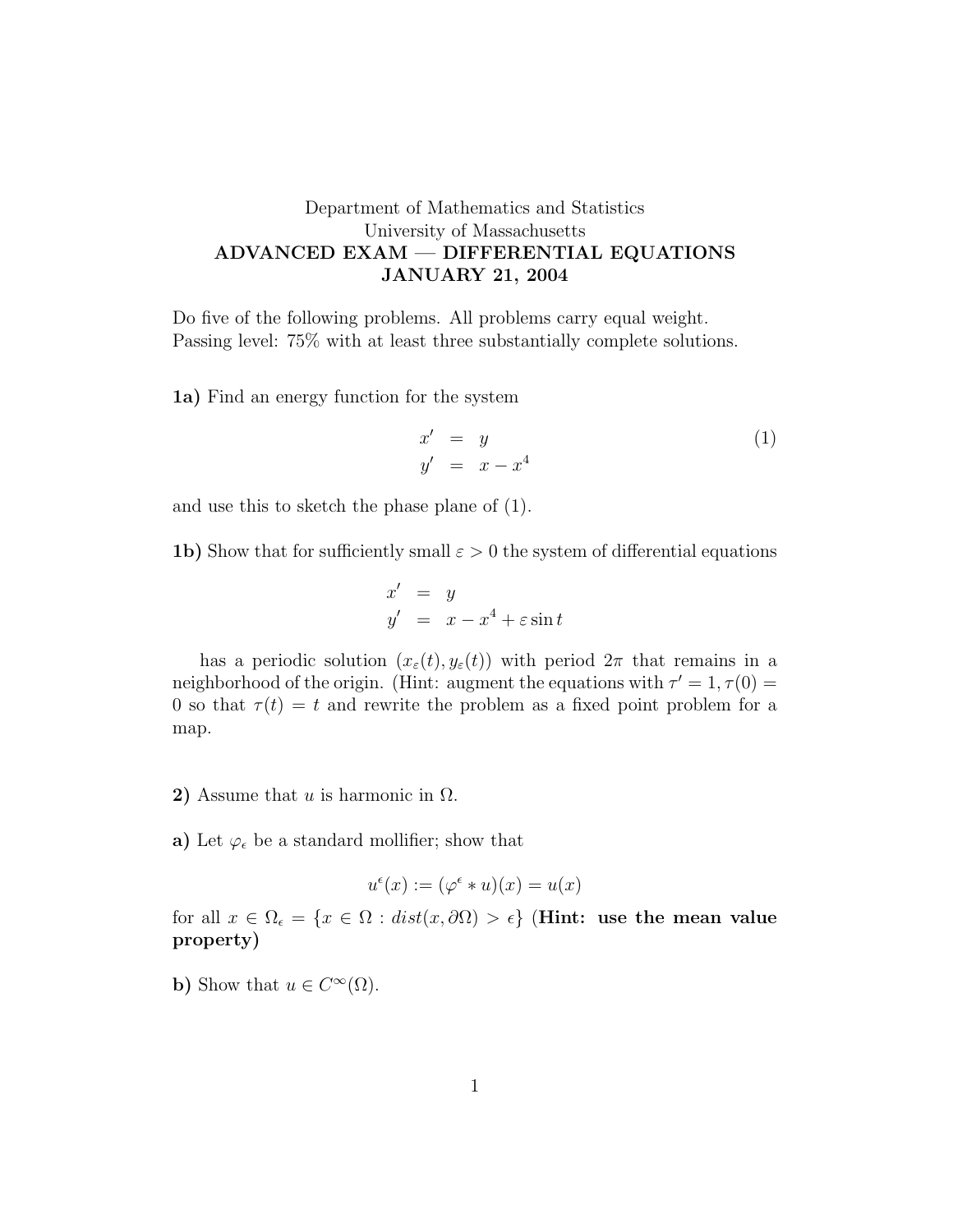**3a)** Find a function  $K(x, y)$  such that the solutions of the inhomogeneous linear boundary value problem

$$
u'' = -u + h(x), \quad 0 < x < L
$$
\n
$$
u(0) = 0, \qquad u'(L) = u(L)
$$

are the integrals  $u(x) = \int_0^1 K(x, y)h(y) dy$ .

3b) Using the representation in 3a) and the method of succesive approximations, show that if L is sufficiently small and  $f(u)$  is a given smooth function of u, the nonlinear boundary value problem

$$
u'' = -u + f(u(x)), \quad 0 < x < L
$$
\n
$$
u(0) = 0, \qquad u'(L) = u(L)
$$

has a continuous solution  $u(x)$ . Explain why u has two continuous derivatives.

4) Suppose  $u \in \mathcal{S}(\mathbb{R}^n)$ , where  $u = u(x), x = (y, z)$  and  $y \in \mathbb{R}^k, z \in \mathbb{R}^{n-k}$ . Define the (trace) map

$$
T: \mathcal{S}(\mathbb{R}^n) \longrightarrow \mathcal{S}(\mathbb{R}^k)
$$

as  $(T u)(y) = u(y, 0)$ .

Show that T can be extended to a bounded linear map  $T : H^t(\mathbb{R}^n) \longrightarrow$  $H^s(\mathbb{R}^k)$ , provided  $s < t - \frac{n-k}{2}$  $\frac{-k}{2}$ . Hint: First show that for all  $u \in \mathcal{S}(\mathbb{R}^n)$ 

$$
\|Tu\|_{H^s(\mathbb{R}^k)} \leq C(n,k) \|u\|_{H^t(\mathbb{R}^n)}
$$

where  $C(n, k)$  is a constant depending only on k, n. Also recall that

$$
H^{s}(\mathbb{R}^{k}) = \{ u \in L^{2}(\mathbb{R}^{k}) : (1 + |\zeta|^{2})^{s/2} \hat{u}(\zeta) \in L^{2}(\mathbb{R}^{k}) \}
$$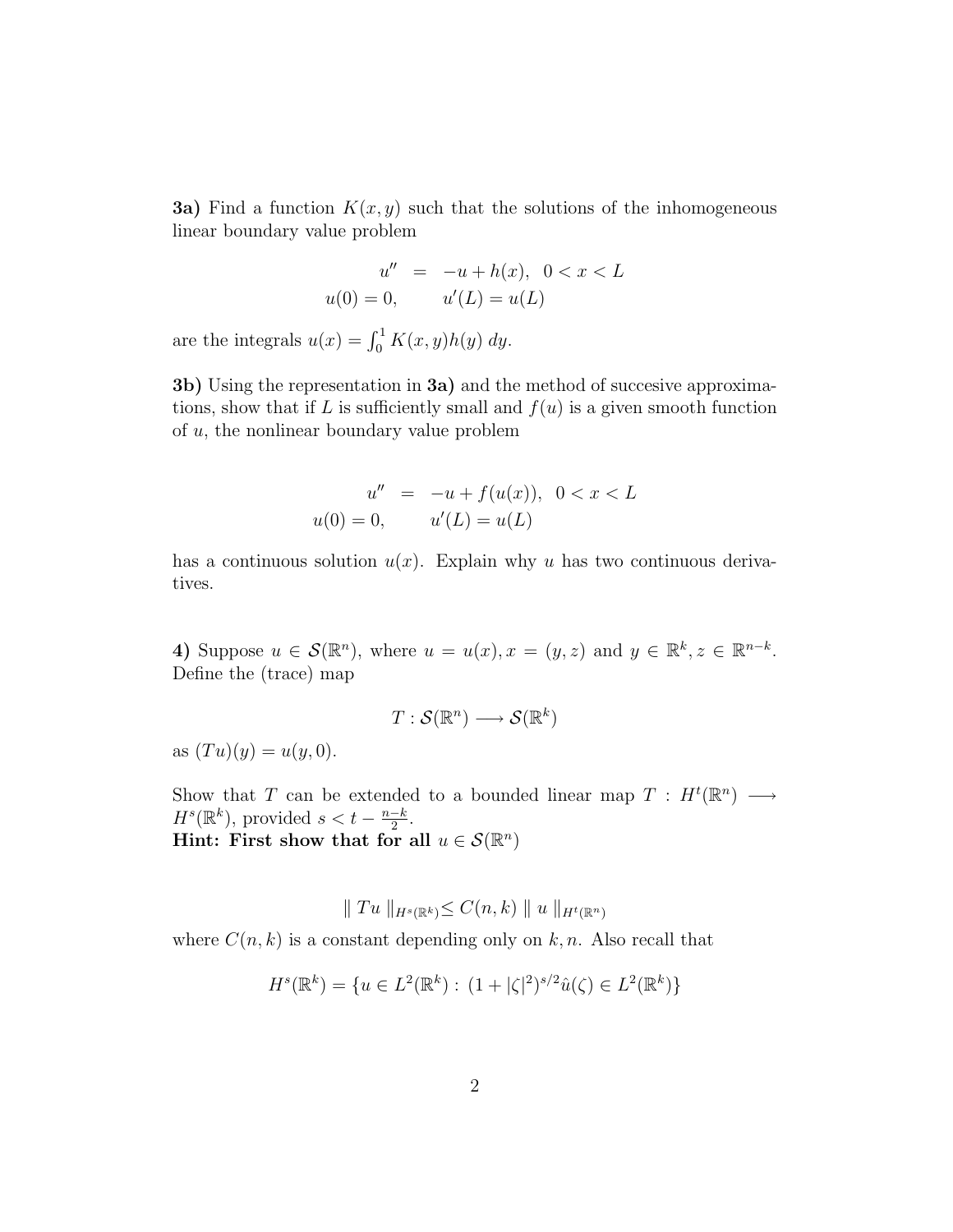**5a)** Suppose that  $\ell$  is a positive constant, and that  $U(x, t)$  is a smooth, classical solution of the PDE on  $[0, 1] \times [0, T]$  of

$$
U_{tt} = U_{xx} - \ell \sin U, \quad 0 < x < 1
$$
  
\n
$$
U(0, t) = U(1, t) = 0, \quad 0 \le t \le T
$$
  
\n
$$
(U(x, 0), U_x(0, t)) = (f(x), g(x))
$$
\n(2)

Consider the system of ODE's

$$
u'_{j} = v_{j}
$$
  
\n
$$
v'_{j} = -\ell \sin u_{j} + N^{2}(u_{j+1} - 2u_{j} + u_{j-1}) + E_{j}(t),
$$
\n(3)

for  $1 \leq j \leq N$ , where  $u_j \equiv v_j \equiv 0$  for  $j = 0$  and  $j = N + 1$ , and where  $E_i(t)$  are specified functions. Let  $x_j = j/N$  for  $1 \leq j \leq N$  and define  $u_j(t) = U(x_j, t)$  and  $v_j(t) = U_x(x_j, t)$ . Show that  $u_j(t), v_j(t)$  satisfy a system of the form (3) on  $0 \le t \le T$  for some functions  $E_j(t)$  that satisfy the estimate:  $|E_j(t)| \leq K/N^2$  for some constant  $K > 0$  depending only on U and its derivatives up to fourth order.

**5b)** Now suppose that  $\bar{u}_j(t), \bar{v}_j(t)$  is the solution of the homogeneous system

$$
u'_{j} = v_{j}
$$
  
\n
$$
v'_{j} = -\ell \sin u_{j} + N^{2}(u_{j+1} - 2u_{j} + u_{j-1}),
$$
\n(4)

obtained as a formal approximation to  $(2)$  for large N. Calculate the eigenvalues of the linearization of this system at the rest point  $u_j = v_j = 0$  for all j. What, if anything, can be concluded from this calculation ?

5c) Find an energy function  $E(u, v)$  for the homogeneous system in (4), and use this to show that the rest point in at the origin is stable for all  $N$ . (Hint: what does the energy for the PDE look like?)